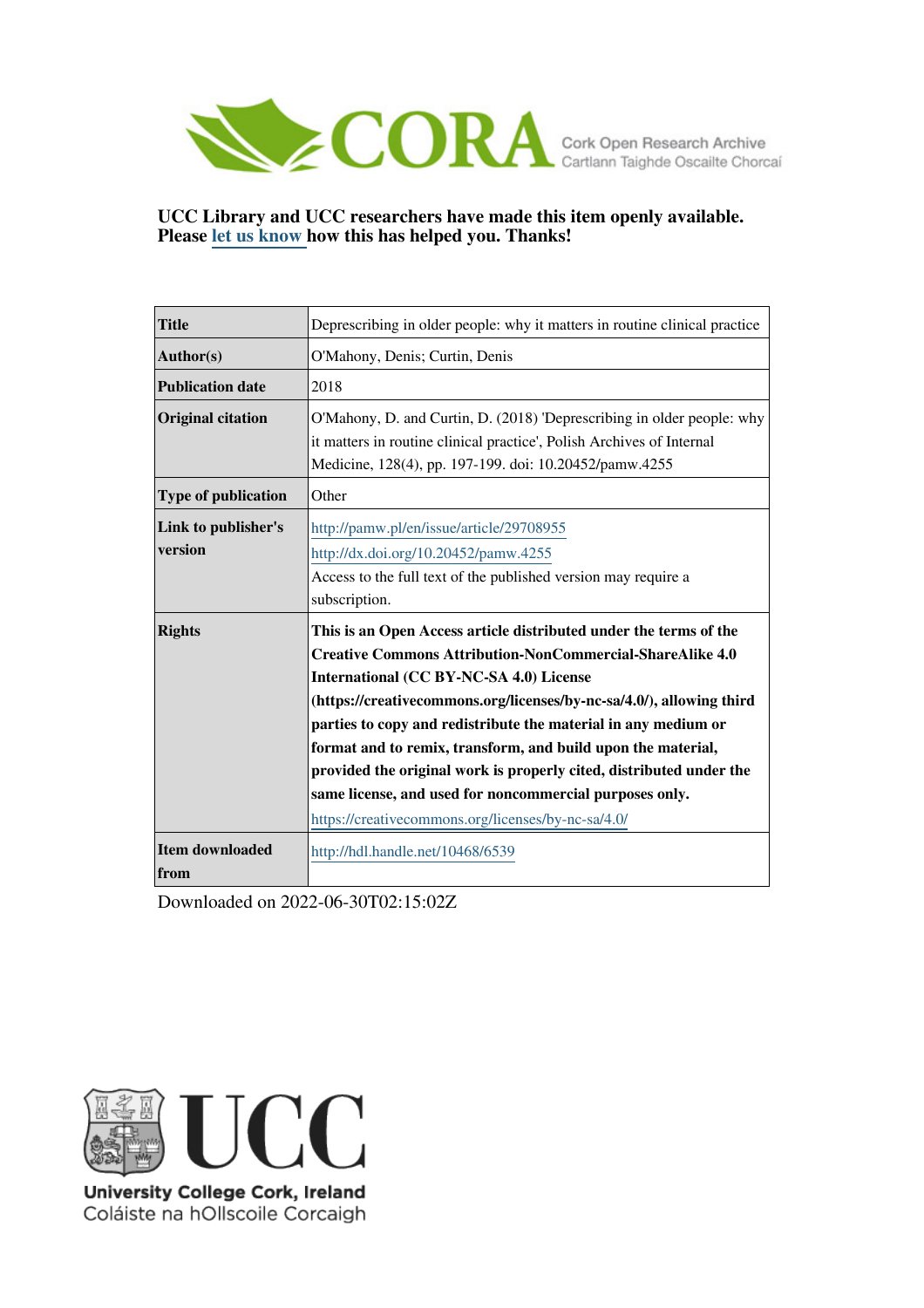# **EDITORIAL**

# Deprescribing in older people: why it matters in routine clinical practice

## Denis O'Mahony, Denis Curtin

Department of Medicine (Geriatrics), University College Cork and Department of Geriatric Medicine, Cork University Hospital, Cork, Ireland

Polypharmacy in older people presents a real threat to the health and welfare of older people globally, because of the close cause‑and‑effect relationship with inappropriate prescribing and adverse drug reactions (ADRs) and adverse drug events (ADEs). Given the phenomenon of population aging both in developed and developing countries, it is clear that the heightened risk of ADRs and ADEs from polypharmacy represents a major global public health problem.

Polypharmacy is traditionally defined (somewhat arbitrarily) as the intake of 5 or more daily drugs, with major polypharmacy usually meaning consumption of 10 or more daily drugs. The cause of polypharmacy in old age is clearly multimorbid illness, that is, more chronic medical conditions leading to more drugs being prescribed.<sup>1</sup> The difficulty is that the risk of ADRs or ADEs rises in parallel with increasing medication, so that the risk of an older person experiencing drug adversity of one kind or another when taking 10 daily drugs is about 100%. It is therefore in older patients' best interest to restrict the number of daily drugs they are prescribed. The difficulty for prescribers is that there is no agreed "safe limit" for the number of daily drugs. Most prescribers appreciate that it is very easy to add more drugs to the prescription of older persons with multimorbidity; it is much more difficult to remove drugs (or "deprescribe") from their prescription list.

In the present issue of this journal, Bień and Bień-Barkowska<sup>2</sup> retrospectively examine the changes in the prescriptions of 301 older people from admission to discharge from a specialist geriatric medicine unit in one hospital in Białystok, Poland. The mean age of the patients was 82.4 years and two-thirds were female, as expected for a geriatric hospital cohort such as this. They found a significant reduction in the number of drugs prescribed per patient from admission (average 7.53 drugs per patient) to discharge (average 6.25 drugs per patient) and that 57% of the patients experienced

a reduction in medication. The patients who experienced the most deprescribing were those who had ADRs, recent falls, and diabetic patients with episodes of hypoglycemia. From a wide range of predictive factors, the number of drugs on admission, the number of comorbid conditions, age, solitary living status, and incident ADRs were the factors that in a multiple logistic regression model accounted for the significant deprescribing in these patients. Low body mass index also had a positive influence: the lower the BMI, the greater the degree of deprescribing by the attending physicians. The authors conclude that in‑patient specialist geriatric assessment achieved significant deprescribing. Because of the retrospective nature of the study, it was not possible to determine what (if any) effect the deprescribing had on patients' cognition or physical function or quality of life.

The findings of Bień and Bień-Barkowska<sup>2</sup> may not be surprising. Specialist geriatricians are trained to examine multimorbid older patients' medication lists carefully, given that polypharmacy engenders inappropriate prescribing and ADRs or ADEs.<sup>3</sup> Deprescribing in specialist geriatric medical units arises through careful medication review, which has always been an integral part of comprehensive geriatric assessment, the cornerstone of specialist geriatric medical practice. Careful medication review and optimization in the context of comprehensive geriatric assessment (or "geriatric evaluation and management" in the study by Bień and Bień‑Barkowska) in turn depends on specialist training and wide knowledge of drug‑related problems in old age as well as the various and often nonspecific manifestations of ADRs and ADEs in older people. Geriatricians will also be keenly aware of "prescribing cascades", that is inappropriate prescribing of new medication for presenting symptoms in multimorbid older people that are misinterpreted as symptoms of new medical conditions in these patients. For example, an older person with

#### Correspondence to:

Prof. Denis O'Mahony, MD, FRCPI, Department of Medicine (Geriatrics), University College Cork, Ireland & Consultant Physician, Cork University Hospital, Wilton, Cork, Ireland, phone: +353 21 4922396, email: denis.omahony@ucc.ie Received: April 3, 2018. Accepted: April 3, 2018. Published online: April 27, 2018. Conflict of interest: DO is the inventor and principal developer of STOPP/START criteria. Pol Arch Intern Med. 2018; 128 (4): 197‑199 doi:10.20452/pamw.4255 Copyright by Medycyna Praktyczna, Kraków 2018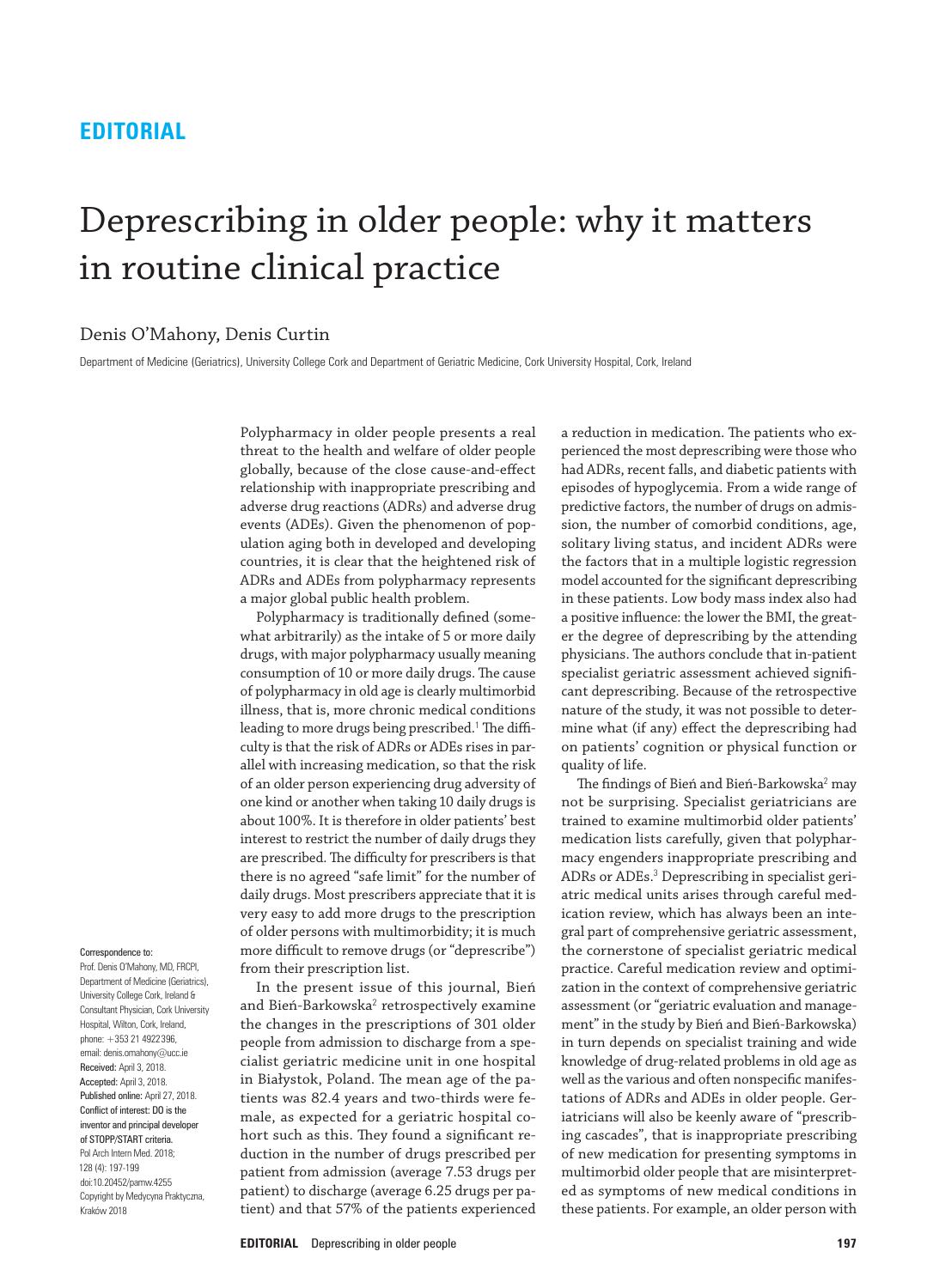dementia who receives a neuroleptic antipsychotic for night-time agitation develops parkinsonism. The patient is referred to another physician regarding the parkinsonism and is subsequently commenced on levodopa. The patient becomes hypotensive on levodopa and subsequently suffers a fracture injury due to a syncopal fall relating to inappropriately prescribed levodopa.

Several explicit potentially inappropriate medication (PIM) lists exist in the literature that were designed specifically for the growing older person population. The most commonly cited among the explicit PIM lists are Beers criteria (now in its 5th iteration<sup>4</sup>) and STOPP criteria (now in its 2nd iteration<sup>5</sup>). There are also several implicit PIM lists designed for the geriatric population, most notably ACOVE criteria and the Medication Appropriateness Index. Although implicit PIM criteria sets are undoubtedly useful as research tools, none has entered routine clini‑ cal practice as a deprescribing tool, probably because they are too time‑consuming to deploy. In contrast, Beers criteria and STOPP criteria are now used in several countries as routine medication review tools. Beers criteria have been endorsed by the American Geriatrics Society for several years. STOPP criteria are recommended in the recent UK National Institute for Clinical Excellence guidelines for structured medication review in older people with polypharmacy as a practical means of deprescribing (https:// www.nice.org.uk/guidance/ng5).

Despite the multiplicity of explicit deprescribing criteria sets, few randomized clinical trials (RCTs) exist in which deprescribing criteria have been used as an intervention and compared with standard pharmaceutical care. Only STOPP criteria have been tested by an RCT; currently, there are 3 RCTs involving STOPP in the hospital setting and 1 RCT in a large nursing home facility. All 4 RCTs are single‑center and none was double‑blinded. Two of these RCTs took place in our center; the primary outcomes in these RCTs were medication appropriateness and incident ADRs, respectively.<sup>6,7</sup> The total average number of drugs per patient was not significantly reduced in the intervention groups compared with controls in these 2 trials, most probably because whatever deprescribing was achieved through application of STOPP criteria was likely counterbalanced by addition of new medications through application of START criteria. In the RCT reported by Frankenthal et al,<sup>8</sup> undertaken in 359 frail nursing home residents in Israel, application of STOPP/START criteria did achieve significant reduction in the number of daily drugs in the intervention cohort (mean [SD], 8.1 [3.2]) compared with the control cohort (mean [SD], 9.0 [3.3]). Although the proportion of intervention patients with PIMs at hospital discharge was significantly less than controls in the RCT by Dalleur et al,<sup>9</sup> the impact of STOPP/START criteria on the average number of daily medications in the intervention cohort was not documented.

The challenge now facing researchers in this area is how to implement PIM criteria in the routine clinical care of older patients with polypharmacy. Researchers generally agree that meeting this challenge depends on sufficiently robust software to apply PIM criteria and to present the relevant PIM criteria that apply to individual patients to their physicians accurately and quickly. To this end, 2 important RCTs have recently been funded by the European Commission: SEN‑ ATOR<sup>10</sup> and OPERAM.<sup>11</sup> The software interventions tested in these trials are based primarily on STOPP/START version 2 criteria.<sup>5</sup> The SENATOR trial has been completed this year and OPERAM is expected to finish randomization later in 2018. SENATOR has randomized over 1500 patients to standard pharmaceutical or once-off software-‑driven application of STOPP/START criteria as well as drug-drug and drug-disease interactions. OPERAM is expected to randomize over 1800 pa‑ tients in a cluster randomized design to standard pharmaceutical care or single-time point application of STOPP/START criteria using a different software engine. These multicenter trials will determine whether software‑driven deprescribing reduces ADRs (SENATOR) and drug-related unscheduled hospitalizations (OPERAM).

Are there any practical guidelines to help physicians deprescribe drugs effectively and safely, specifically in very frail older multimorbid patients with poor survival prognosis who represent a very important and growing population of older people globally? In these patients, the focus of pharmacotherapy should be on symptom relief as distinct from long-term primary or secondary disease prevention. In this context, drugs that would be generally appropriate (eg, statins, calcium supplements) become potentially futile. Scott et al<sup>12</sup> have recently proposed a protocol for assessing individual medications in older people burdened by polypharmacy. A follow-up small--scale open-label study of 50 older multimorbid patients (mean age, 82.5 years) by the same group showed that a median number of 10 medications at hospital admission could be reduced to a median of 7 medications at discharge, with less than 2% of deprescribed drugs needing to be represcribed at follow-up (median, 78 days).<sup>13</sup> A small-scale RCT involving 47 older intervention patients and 48 control patients in 4 nursing homes in Western Australia using the same deprescribing algorithm showed a mean (SD) reduction of 1.9 (4.1) drugs per patient compared with a slight mean (SD) increase of +0.1 (3.5) drugs in the control group at 1-year follow-up.<sup>14</sup> In contrast to the implicit deprescribing algorithm of Scott et al<sup>12</sup> are the recently published 27 explicit deprescribing STOPPFrail criteria.<sup>15</sup> An RCT involving STOPPFrail criteria as the intervention compared with standard pharmaceutical care in frail, multimorbid older people with poor survival prognosis is being conducted in our center. While the results of all these clinical trials are awaited, physicians should nevertheless